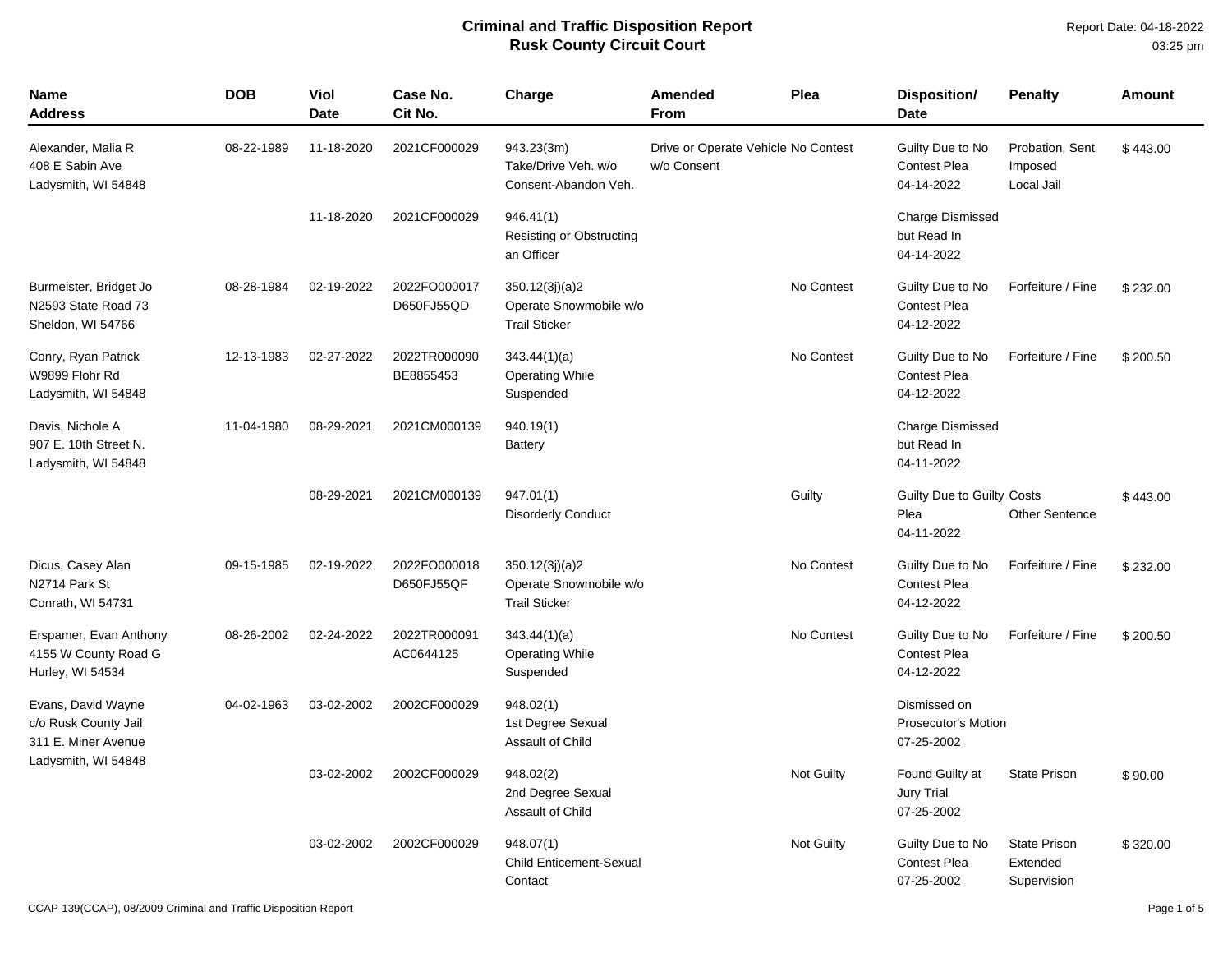Report Date: 04-18-2022 03:25 pm

| <b>Name</b><br>Address                                                    | <b>DOB</b> | Viol<br><b>Date</b> | Case No.<br>Cit No.        | Charge                                                                           | Amended<br><b>From</b> | Plea       | <b>Disposition/</b><br><b>Date</b>                    | <b>Penalty</b>                                                                          | Amount   |
|---------------------------------------------------------------------------|------------|---------------------|----------------------------|----------------------------------------------------------------------------------|------------------------|------------|-------------------------------------------------------|-----------------------------------------------------------------------------------------|----------|
|                                                                           |            | 03-02-2002          | 2002CF000029               | 947.01<br><b>Disorderly Conduct</b>                                              |                        |            | Dismissed on<br>Prosecutor's Motion<br>07-25-2002     |                                                                                         |          |
|                                                                           |            | 03-02-2002          | 2002CF000029               | 947.01<br><b>Disorderly Conduct</b>                                              |                        |            | Dismissed on<br>Prosecutor's Motion<br>07-25-2002     |                                                                                         |          |
| Ewer, Joseph William Thomas<br>W8335 E Parkview Rd<br>Ladysmith, WI 54848 | 11-17-1986 | 03-05-2022          | 2022TR000108<br>BE8863363  | 346.63(1)(am)<br>Operate with Restricted<br><b>Controlled Substance</b><br>(1st) |                        | No Contest | Guilty Due to No<br><b>Contest Plea</b><br>04-12-2022 | Forfeiture / Fine<br><b>DOT License</b><br>Revoked<br>6 Months<br>Alcohol<br>assessment | \$811.50 |
| Jefferd, Dawn<br>915 N Alvey St<br>Bruce, WI 54819                        | 11-13-1954 | 12-30-2021          | 2022TR000003<br>BH0302061  | 346.10(1)<br>Passing at Railroad<br>Crossing                                     |                        | No Contest | Guilty Due to No<br><b>Contest Plea</b><br>04-14-2022 | Forfeiture / Fine<br><b>Other Sentence</b>                                              | \$243.10 |
| Johnson, Brooks Charles<br>23557 Lake Rd<br>Trempealeau, WI 54661         | 03-04-2005 | 11-20-2021          | 2021TR000541<br>BG3639473  | 346.57(5)<br><b>Exceeding Speed Zones,</b><br>etc. (11-15 MPH)                   |                        | No Contest | Guilty Due to No<br><b>Contest Plea</b><br>04-13-2022 | Forfeiture / Fine<br><b>Other Sentence</b>                                              | \$175.30 |
| Kaye, William Peter<br>1754 Neal Ave S<br>Afton, MN 55001                 | 06-10-1951 | 01-12-2022          | 2022TR000026<br>AB2362360  | 346.57(4)(h)<br>Speeding in 55 MPH<br>Zone (16-19 MPH)                           |                        | No Contest | Guilty Due to No<br><b>Contest Plea</b><br>04-13-2022 | Forfeiture / Fine<br><b>Other Sentence</b>                                              | \$200.50 |
| Kenyon, Lance A<br>9022 E Godfrey Rd<br>Milton, WI 53563                  | 01-23-1978 | 01-14-2022          | 2022FO000006<br>6S5089CGKD | 350.12(3j)(a)2<br>Operate Snowmobile w/o<br><b>Trail Sticker</b>                 |                        |            | Dismissed on<br>Prosecutor's Motion<br>04-12-2022     |                                                                                         |          |
| Kramer, Damian M<br>600 E. Sabin Ave.<br>Ladysmith, WI 54848              | 05-15-1984 | 03-20-2020          | 2020CF000048               | 946.41(1)<br>Resisting or Obstructing<br>an Officer                              |                        | No Contest | Guilty Due to No<br><b>Contest Plea</b><br>04-12-2022 | Probation, Sent<br>Withheld                                                             | \$443.00 |
|                                                                           |            | 03-20-2020          | 2020CF000048               | 961.573(1)<br>Possess Drug<br>Paraphernalia                                      |                        | No Contest | Guilty Due to No<br><b>Contest Plea</b><br>04-12-2022 | Probation, Sent<br>Withheld                                                             | \$443.00 |
| Lee, Steven J<br>N504 State Highway 27<br>Conrath, WI 54731               | 11-24-1966 | 02-20-2022          | 2022TR000088<br>BE8863341  | 343.44(1)(a)<br><b>Operating While</b><br>Suspended                              |                        | No Contest | Guilty Due to No<br><b>Contest Plea</b><br>04-12-2022 | Forfeiture / Fine                                                                       | \$200.50 |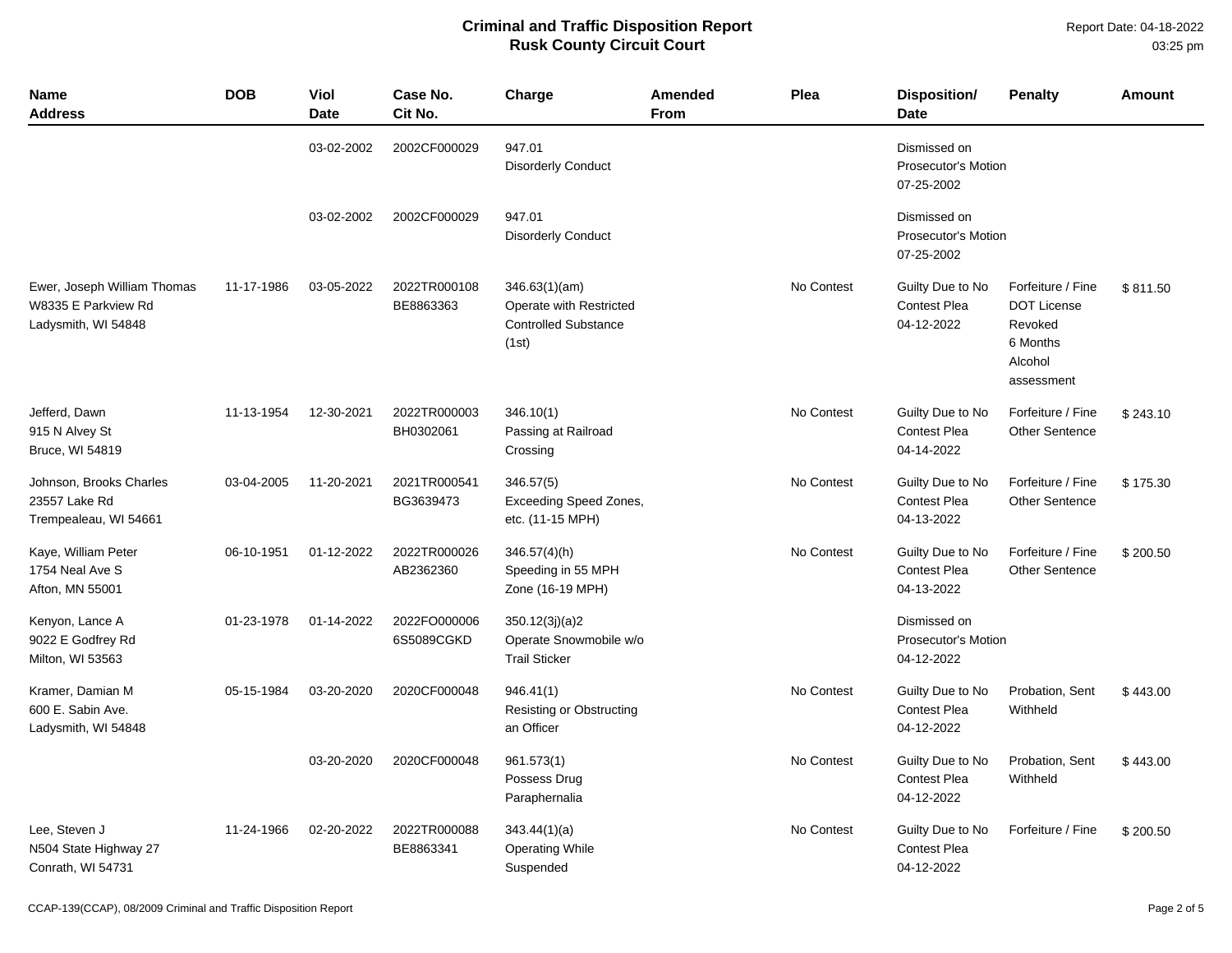| <b>Name</b><br><b>Address</b>                                         | <b>DOB</b> | Viol<br><b>Date</b> | Case No.<br>Cit No.       | Charge                                                                                         | Amended<br><b>From</b>                                                    | Plea       | <b>Disposition/</b><br><b>Date</b>                           | <b>Penalty</b>        | Amount   |
|-----------------------------------------------------------------------|------------|---------------------|---------------------------|------------------------------------------------------------------------------------------------|---------------------------------------------------------------------------|------------|--------------------------------------------------------------|-----------------------|----------|
| Lee, Steven J<br>N504 Hwy 27 Rd<br>Conrath, WI 54731                  | 11-24-1966 | 02-20-2022          | 2022TR000087<br>BE8863352 | 350.15(3)(b)<br>Occupant Fail/Report<br>Accident                                               |                                                                           | No Contest | Guilty Due to No<br><b>Contest Plea</b><br>04-12-2022        | Forfeiture / Fine     | \$187.90 |
| Lentz, Jarrett Taylor<br>623 N 4th St<br>Bruce, WI 54819              | 05-27-1998 | 12-07-2021          | 2021TR000569<br>AB2362301 | TR305.075(5)<br><b>Fail/Properly Wire</b><br><b>Auxiliary Lamps</b>                            | Dismissed on<br><b>Prosecutor's Motion</b><br>04-12-2022                  |            |                                                              |                       |          |
| Markham, Chad A<br>3655 N Broadway Ave<br>Radisson, WI 54867          | 03-13-1980 | 05-25-2021          | 2021CM000085              | 946.49(1)(a)<br>Bail<br>Jumping-Misdemeanor                                                    |                                                                           |            | Dismissed on<br><b>Prosecutor's Motion</b><br>04-11-2022     |                       |          |
|                                                                       |            | 05-25-2021          | 2021CM000085<br>BE6199454 | 343.18(1)<br>Operate w/o Carrying<br>License                                                   | <b>Operating While</b><br>Revoked (Rev due to<br>alc/contr subst/refusal) | Guilty     | Guilty Due to Guilty Forfeiture / Fine<br>Plea<br>04-11-2022 | <b>Other Sentence</b> | \$150.10 |
|                                                                       |            | 05-25-2021          | 2021CM000085<br>BE6199465 | 347.413(1)<br>Ignition Interlock Device<br>Tampering/Failure to<br>Install/Violate Court Order |                                                                           |            | Dismissed on<br><b>Prosecutor's Motion</b><br>04-11-2022     |                       |          |
| Mason, Michael Miles<br>1100 Baker Ave Apt 109<br>Ladysmith, WI 54848 | 05-09-1991 | 02-11-2022          | 2022TR000089<br>BE8863330 | 350.15(3)(b)<br>Occupant Fail/Report<br>Accident                                               |                                                                           | No Contest | Guilty Due to No<br><b>Contest Plea</b><br>04-12-2022        | Forfeiture / Fine     | \$187.90 |
| Menton, David D<br>9113 E. Lake Ave.<br>Solon Springs, WI 54813       | 08-27-1983 | 10-14-2019          | 2019CF000120              | 946.49(1)(b)<br>Bail Jumping-Felony<br>$[939.62(1)(b) - Repeated]$                             |                                                                           |            | Dismissed on<br><b>Prosecutor's Motion</b><br>04-12-2022     |                       |          |
|                                                                       |            | 10-14-2019          | 2019CF000120              | 946.41(1)<br><b>Resisting or Obstructing</b><br>an Officer<br>$[939.62(1)(a) - Repeater]$      |                                                                           |            | Dismissed on<br><b>Prosecutor's Motion</b><br>04-12-2022     |                       |          |
| Orheim, Nathan Andrew<br>N6211 Tilmars Rd<br>Glen Flora, WI 54526     | 04-15-2004 | 02-27-2022          | 2022TR000094<br>BE8855464 | 344.62(2)<br>Operating motor vehicle<br>w/o proof of insurance                                 |                                                                           | No Contest | Guilty Due to No<br>Contest Plea<br>04-12-2022               | Forfeiture / Fine     | \$10.00  |
| Richards, Andrew James<br>621 Court St<br>Hawkins, WI 54530           | 10-28-1972 | 02-23-2022          | 2022TR000095<br>AC0632074 | 346.57(2)<br>Failure to Keep Vehicle<br><b>Under Control</b>                                   |                                                                           | No Contest | Guilty Due to No<br><b>Contest Plea</b><br>04-12-2022        | Forfeiture / Fine     | \$213.10 |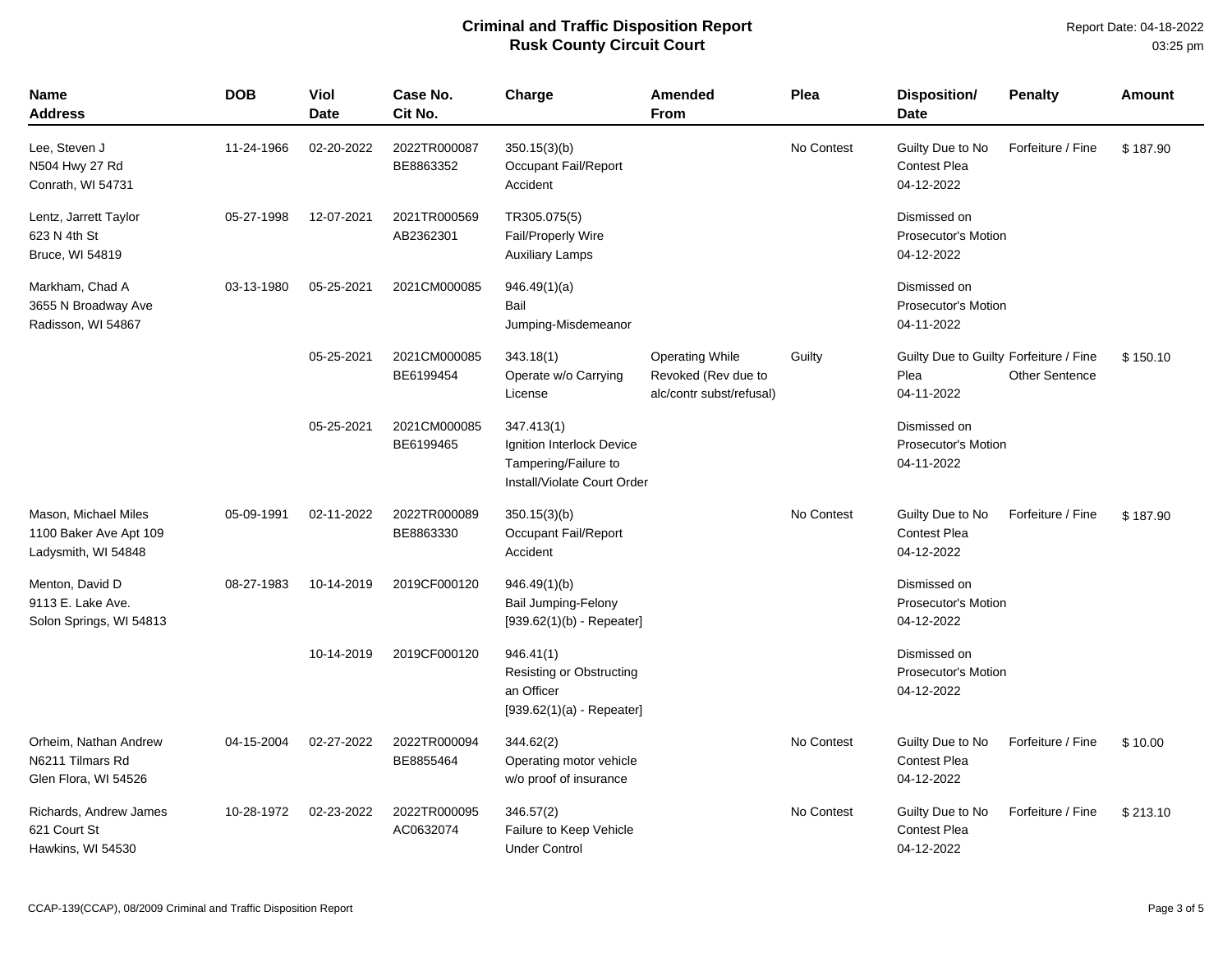| Name<br>Address                                                                        | <b>DOB</b> | Viol<br><b>Date</b> | Case No.<br>Cit No.        | Charge                                                                                    | <b>Amended</b><br><b>From</b>                         | Plea       | <b>Disposition/</b><br><b>Date</b>                       | <b>Penalty</b>                             | <b>Amount</b> |
|----------------------------------------------------------------------------------------|------------|---------------------|----------------------------|-------------------------------------------------------------------------------------------|-------------------------------------------------------|------------|----------------------------------------------------------|--------------------------------------------|---------------|
| Richards, Andrew James<br>621 Court St<br>Hawkins, WI 54530                            | 10-28-1972 | 02-23-2022          | 2022FO000016<br>6S808HJN24 | 32-364<br>Possession and use of<br>drug paraphernalia                                     |                                                       | No Contest | Guilty Due to No<br><b>Contest Plea</b><br>04-12-2022    | Forfeiture / Fine                          | \$263.50      |
| Rosolowski, Adam R<br>c/o Rusk County Jail 311 Miner<br>Ave. E.<br>Ladysmith, WI 54848 | 01-10-1999 | 07-12-2020          | 2020CM000098               | 946.41(1)<br><b>Resisting or Obstructing</b><br>an Officer<br>$[939.62(1)(a) - Repeated]$ |                                                       |            | Charge Dismissed<br>but Read In<br>04-11-2022            |                                            |               |
| Rosolowski, Adam R<br>c/o Rusk County Jail 311 Miner<br>Ave. E.<br>Ladysmith, WI 54848 | 01-10-1999 | 04-25-2020          | 2020CF000144               | 943.23(2)<br>Take and Drive Vehicle<br>w/o Consent<br>$[939.62(1)(b) - Repeated]$         |                                                       |            | Charge Dismissed<br>but Read In<br>04-11-2022            |                                            |               |
| Snyder, Moriah Abigail Renee<br>W14580 County Highway D<br>Weyerhaeuser, WI 54895      | 08-14-2001 | 12-03-2021          | 2021TR000559<br>BE6200224  | 346.57(2)<br>Failure to Keep Vehicle<br><b>Under Control</b>                              |                                                       |            | Dismissed on<br><b>Prosecutor's Motion</b><br>04-12-2022 |                                            |               |
| Squires, Julie<br>W8715 E Townline Rd<br>Ladysmith, WI 54848                           |            | 03-30-2022          | 2022FO000025<br>2022325    | 24-176<br>Failure to report holding<br>tank maintenance                                   |                                                       | No Contest | Guilty Due to No<br>Contest Plea<br>04-12-2022           | Forfeiture / Fine                          | \$515.50      |
| Stevens, Thomas Allen<br>N5898 Homestead Rd<br>Hawkins, WI 54530                       | 02-24-1959 | 02-25-2022          | 2022FO000019<br>D650FJ55QG | 167.31(2)(d)<br>Discharge Firearm<br>From/Across Highway                                  |                                                       | No Contest | Guilty Due to No<br><b>Contest Plea</b><br>04-12-2022    | Forfeiture / Fine                          | \$217.90      |
| Watkins, Neil Wesley<br>901 Martin Rd<br>Bloomer, WI 54724                             | 09-12-1978 | 03-09-2021          | 2022FO000012<br>6S808BLHMW | 32-230<br>Retail theft(Shoplifting)                                                       |                                                       | No Contest | Guilty Due to No<br><b>Contest Plea</b><br>04-12-2022    | Forfeiture / Fine<br><b>Other Sentence</b> | \$263.50      |
| Woodmansee, Cory F<br>209 Corbett Ave W Apt 2<br>Ladysmith, WI 54848                   | 01-21-1982 | 06-11-2020          | 2020CF000149               | 948.03(2)(b)<br>Child Abuse-Intentionally<br>Cause Harm<br>$[939.62(1)(b) - Repeated]$    |                                                       |            | <b>Charge Dismissed</b><br>but Read In<br>01-06-2022     |                                            |               |
|                                                                                        |            | 06-11-2020          | 2020CF000149               | 948.21(2)<br>Neglecting a Child<br>(Consequence is Bodily<br>Harm)                        | Neglecting a Child<br>(Consequence is Bodily<br>Harm) | No Contest | Guilty Due to No<br>Contest Plea<br>01-06-2022           | Probation, Sent<br>Withheld                | \$518.00      |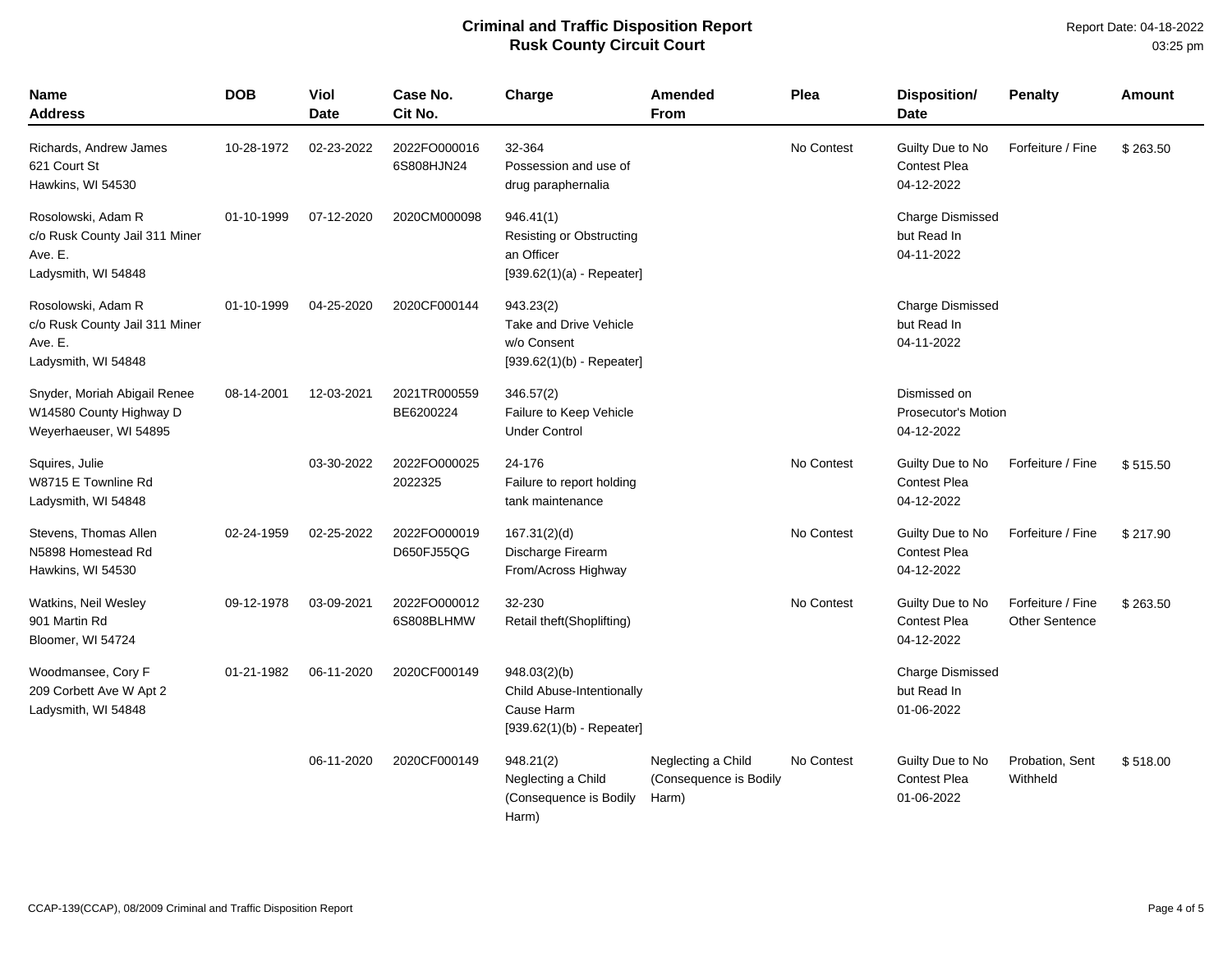| <b>Name</b><br><b>Address</b>                                        | <b>DOB</b> | <b>Viol</b><br>Date | Case No.<br>Cit No.        | Charge                                                                                                | Amended<br>From | Plea       | Disposition/<br>Date                                  | <b>Penalty</b>                                 | Amount   |
|----------------------------------------------------------------------|------------|---------------------|----------------------------|-------------------------------------------------------------------------------------------------------|-----------------|------------|-------------------------------------------------------|------------------------------------------------|----------|
| Woodmansee, Cory F<br>209 Corbett Ave W Apt 2<br>Ladysmith, WI 54848 | 01-21-1982 | 09-15-2019          | 2020CF000073               | 948.055(1)<br>Cause Child 13-18 to<br>View Sex. Activity<br>$[939.62(1)(b) - Repeated]$               |                 | No Contest | Guilty Due to No<br><b>Contest Plea</b><br>01-06-2022 | <b>State Prison</b><br>Extended<br>Supervision | \$518.00 |
|                                                                      |            | 09-15-2019          | 2020CF000073               | 948.11(2)(a)<br><b>Expose Child to Harmful</b><br>Material<br>$[939.62(1)(b) - Repeated]$             |                 |            | <b>Charge Dismissed</b><br>but Read In<br>01-06-2022  |                                                |          |
| Zawistowski, Jeffery Allen<br>W7839 Shady Ln<br>Conrath, WI 54731    | 09-23-1964 | 03-04-2022          | 2022FO000020<br>D650FJ55QH | 287.81(2)(a)<br>Deposit or Discharge<br>Solid Waste on Public or<br>Private Property (<10<br>gallons) |                 | No Contest | Guilty Due to No<br><b>Contest Plea</b><br>04-12-2022 | Forfeiture / Fine                              | \$200.50 |